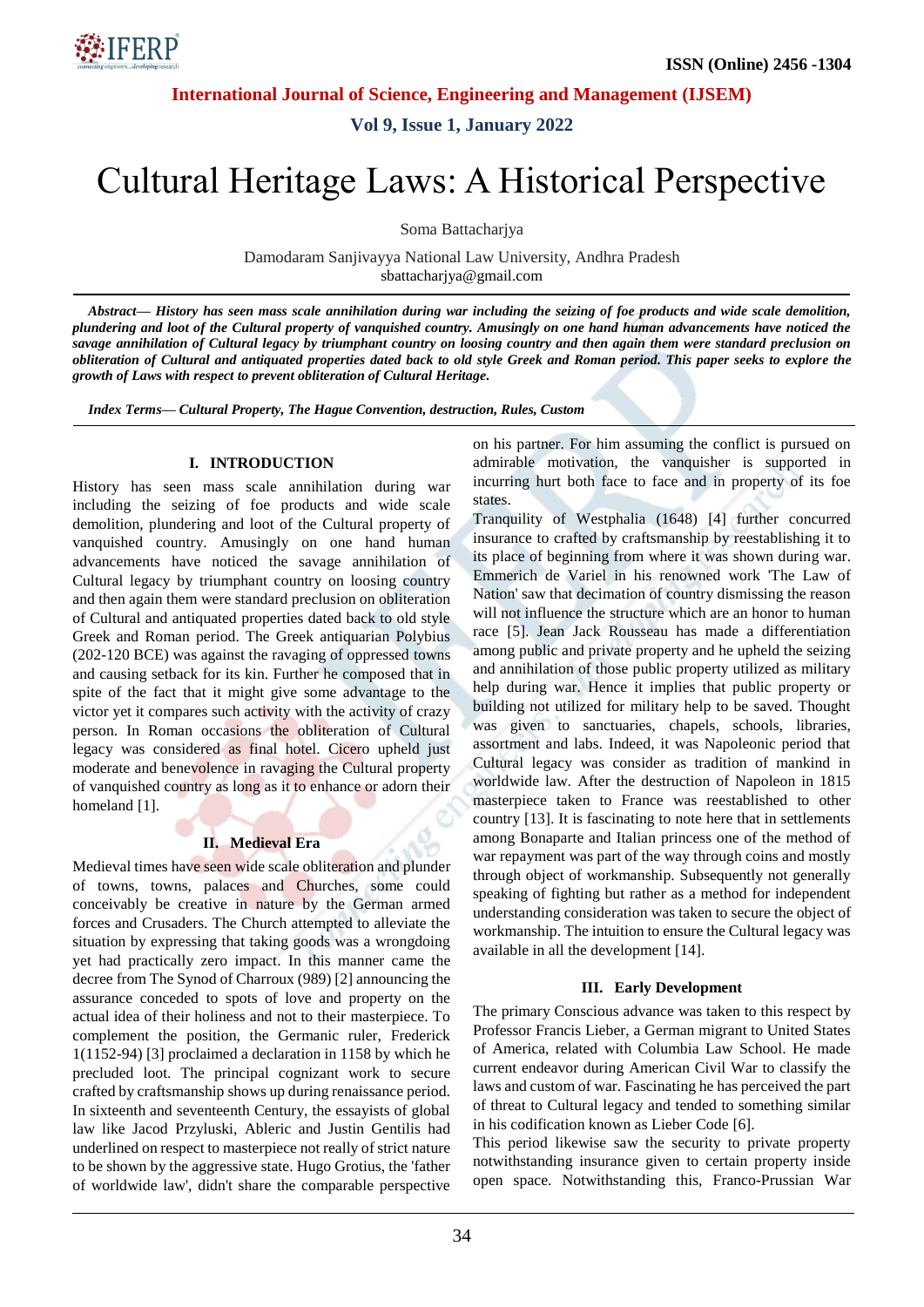

**International Journal of Science, Engineering and Management (IJSEM)**

# **Vol 9, Issue 1, January 2022**

(1870-71) have seen the annihilation of house of God and library in Strasbourg. Henry Dunant, one of the originator of Red cross have cautioned that if the show-stoppers of human civic establishments are undermined by oppressive absolutism, a day will come when it will obliterate the public freedoms, exchange, enterprises, farming and all that is of high repute to humans. [7]

Henry Dunant and sovereign of Russia, contributed in getting sorted out Brussels Conference in 27 July to 27 August 1874, which framed the reason for the "Declaration Concerning the Laws and Customs of War 1874". Albeit the equivalent was rarely endorsed however it assumed conclusive part in future Codification of Law. The ensuing "Manual of the Institute of International Law, Oxford 1880" have nearly rehashed the "Brussels Declaration, 1874"[8] in their manual. Be that as it may, this Declaration was rarely officially acknowledged. It was additionally trailed by "Law and Custom of War on Land (Hague II), 1899" and "Law and Custom of War on Land (Hague IV), 1907". The accompanying correlation reflects upon the genuine idea saved on the treatment of Cultural Heritage [9]:

To some degree some piece feast security was given under these Conventions, yet absolutely the equivalent was insufficient as some rigid measures were required. The Conventions were principally on Laws and Customs identified with war where Cultural legacy is only a section, in this manner the equivalent couldn't fulfill the avoidance of threat angle in Cultural legacy. The "Oxford Manual of the Institute of International Law (1913)" have repeated the specific phrasings of rules concerning maritime fighting in 1880 and Article 5 of the Hague Convention No. IX of 1907 regarding the barrage of earthbound destinations by maritime powers [2].

#### **IV. Cultural Heritage and World War-I**

The Great War has seen the annihilation of Rheims, Louvain and Arras, which the world can't bear and consequently there were expanding request to secure the Cultural property. There was idea to build up a worldwide body called 'Gold Cross'. To this respect a meeting was met in Brussels in 1915 which flopped hopelessly. Ensuing to this disappointment Dutch Archeological Society made a proposition to sovereign of Netherlands in April 1918 to assemble a gathering for the security of notable and imaginative landmarks and articles against the risk of war, however the equivalent didn't fructify yet it had affected on other two recommendations toward the apocalypse War-I. The arrangement of Versailles had considered rebuffing those answerable for abusing Hague Convention, in its primer meetings. Consequently, the confirmations were gathered all together against the assault on Cultural property in the Commission on Responsibility for War and Guarantees, set up in January 1919 [2].

The Hague Rules of 1923 concerning the control of radio on schedule of war (Part I of the Commission's report) and rules of air fighting (Part IT), first time made a differentiation among general and uncommon insurance concurred to Cultural property. The word 'protection' is supplanted with a tactical goal. Albeit these standards were never embraced in lawfully restricting structure, they were of significance 'as a definitive endeavor to explain and figure rules of law administering the utilization of airplane in war'. Articles 25 and 26 added certain standards as indicated by which more compelling assurance should be given to landmarks of incredible

## **V. Roerich Pact**

Consequently, the USA started a peaceful accord which brought about the Treaty on the Protection of Artistic and Scientific Institutions and Historic Monuments (known as the Roerich Pact). The significant commitment to this agreement was made by Professor Nicholas Roerich. It was examined by the International Museums Office of the League of Nations. In the Private gatherings held at Bruges in 1931 and 1932 and Washington in 1933 and at the seventh International Conference of American States, there were wide scale suggestion to sign the Roerich Pact. At long last, it came into power on 26 August 1935 and is currently restricting on 11 States of the Western half of the globe, including the United States of America under the Treaty of Washington, which applies both on schedule of war and in peacetime: [15]

1.the after steadfast articles should be regarded and secured: memorable landmarks, galleries, logical, imaginative, instructive and Cultural foundations, which are considered as 'neutral';

2. portable articles are secured just when they are situated in ensured structures;

3. a similar security is agreed to the faculty of such organizations;

4. the guideline of territoriality applies all through the domain subject to the power of every Signatory State;

5. proportions of intimal enactment ought to be embraced;

6. an unmistakable banner (red circle with triple red circles in the circle) might be shown;

7. a rundown of landmarks and organizations for which the Signatory States want insurance should be enlisted with the Pan-American Union;

8. Cultural property won't be ensured in case use is made of it for military purposes. Stress that no other condition is referenced in this deal, not even the state of military need [16].

#### **VI. Cultural Heritage Protection Under League of Nation**

Under the sponsorship of League of Nation, a gathering was coordinated at Athens in 1931, where accentuation was made on open mindfulness about the Cultural property, which around then was considered as unwanted, yet right away they took in their example in Spanish Civil conflict. The issue that was raised in Spanish Civil War was analyzed by the sixth Committee of the Assembly of the League of Nation [10].